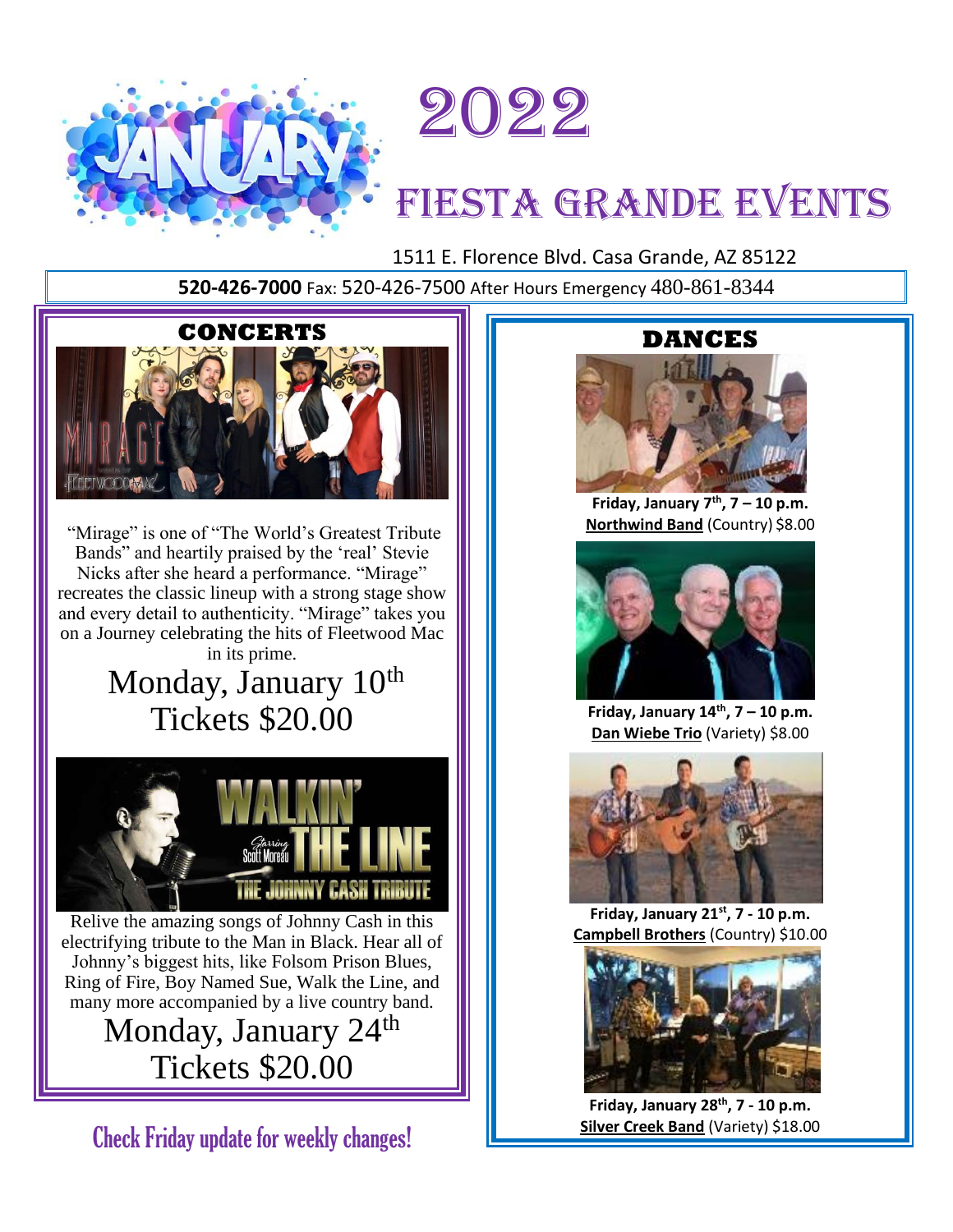# **MAIN OFFICE**

**520-426-7000**

**M-F 9:00 a.m. – 4:00 p.m**.

**Sat. 9:00 a.m. – 1:00 p.m. Sun. Closed ALL BUILDINGS OPEN**

# **7 a.m. – 10 p.m**.

(Doors have panic bars, you can stay later, PLEASE TURN OFF LIGHTS AND FANS when you leave)

## **BOTH LAUNDRIES & BATH HOUSE/SHOWERS**

OPEN 24 HOURS

## **ACTIVITY OFFICE**

M-F 9 a.m. – 4 p.m.

**TICKET AVAILABLE** 

**9 a.m. – 1 p.m.**

## **NAME BADGE**

## *PLEASE WEAR YOUR NAME BADGE!*

Badges are a **MUST** all around Fiesta Grande. Even if volunteers or staff know you, your name badge is required at all activities and for service in the Business Office, the Activities Office, and the Mail Window.

## **WEDNESDAY: DONUTS & ANNOUNCEMENTS**



 $w_{hoI}$ <sub>am.</sub>

The Donuts (**one per person**) will be served at 9 a.m.

**Roffées**<br>Announcements will be made at 9:30 a.m. January 5<sup>th</sup> Coffee & Donuts – Quality Bumper January 12<sup>th</sup>, Coffee & Donuts – Norris RV January 19<sup>th</sup>, Coffee & Donuts – PM-MH Insurance January 26<sup>th</sup>, Coffee & Donuts – Imprisons Dental

## **SOUP, SANDWICH & DESSERT POTLUCK**

**Thursday, January 6th at 5:00 p.m.** Share your favorite soup, Sandwich or dessert. Also bring your own beverage and table service.



## **Sign up by the Ballroom doors**

**STORY OF THE SONG**

**"A … Flip it Over" Sunday, January 9th 1:00 p.m.** DJ Joe will discuss different aspects of songs. How they were written, how certain

artists came to record them, etc.

## **SOUTH DAKOTA POTLUCK**

**Wednesday, January 5th, in Craft Room** Bring dish to share, beverage and tableware **Sign up outside by Ballroom doors**





**CRAFT VENDOR SALE Monday, January 10th 9:00 a.m. – Noon** BREAKFAST SWEETS &

GOURMET HOT DOGS, W/CHIPS AND SODA. by **C.A.R.E!** (Cancer Assistance Really

Exists) 100 percent of our proceeds will

once again go to Alliance Cancer Support Center of Arizona and are distributed to those in need here in Casa Grande. If you would like to be a



vendor, please see Brenda, the Activity Director

# **NEW RESIDENTS COFFEE**

#### **Tuesday, January 11th , at 9:00 a.m. in Ballroom**



This is for all New Residents. We will talk about all the great things that will be happening this coming season. And meet other new residents. **Sign up outside by Ballroom doors**

## **MEMORIAL SERVICE**

**Friday, January 14th 9:00 a.m. in Ballroom**  We want Remember all those that have passed from March of 2021 till the end of 2021. We will leave the memorial up till 1:00 p.m.



so you can come pay your respects after the service if you want.

**CARD SALE**

**Tuesday, January 17th , 9:00 a.m. – 1:00 p.m. In Ballroom**

 **Shop – Save - Smile** New, Name Brand Greeting Cards, Gift Bags, Gift Wrap, Tissue, Ribbon & Scentsy Wickless Candles.



#### **THE GREAT MINNESOTA GET TOGETHER Saturday, January 22nd, 3:22 p.m. in Ballroom**

Anyone who has ever lived in Minnesota is invited to the great get together – Happy Hour



- Bring: √ Your sense of humor √ Ole and Lena jokes
	- √ A appetizer
		- √ Bring Beverage & small plate

√White Elephant gift that represents your love of MN (optional)

**Sign up by the Ballroom doors**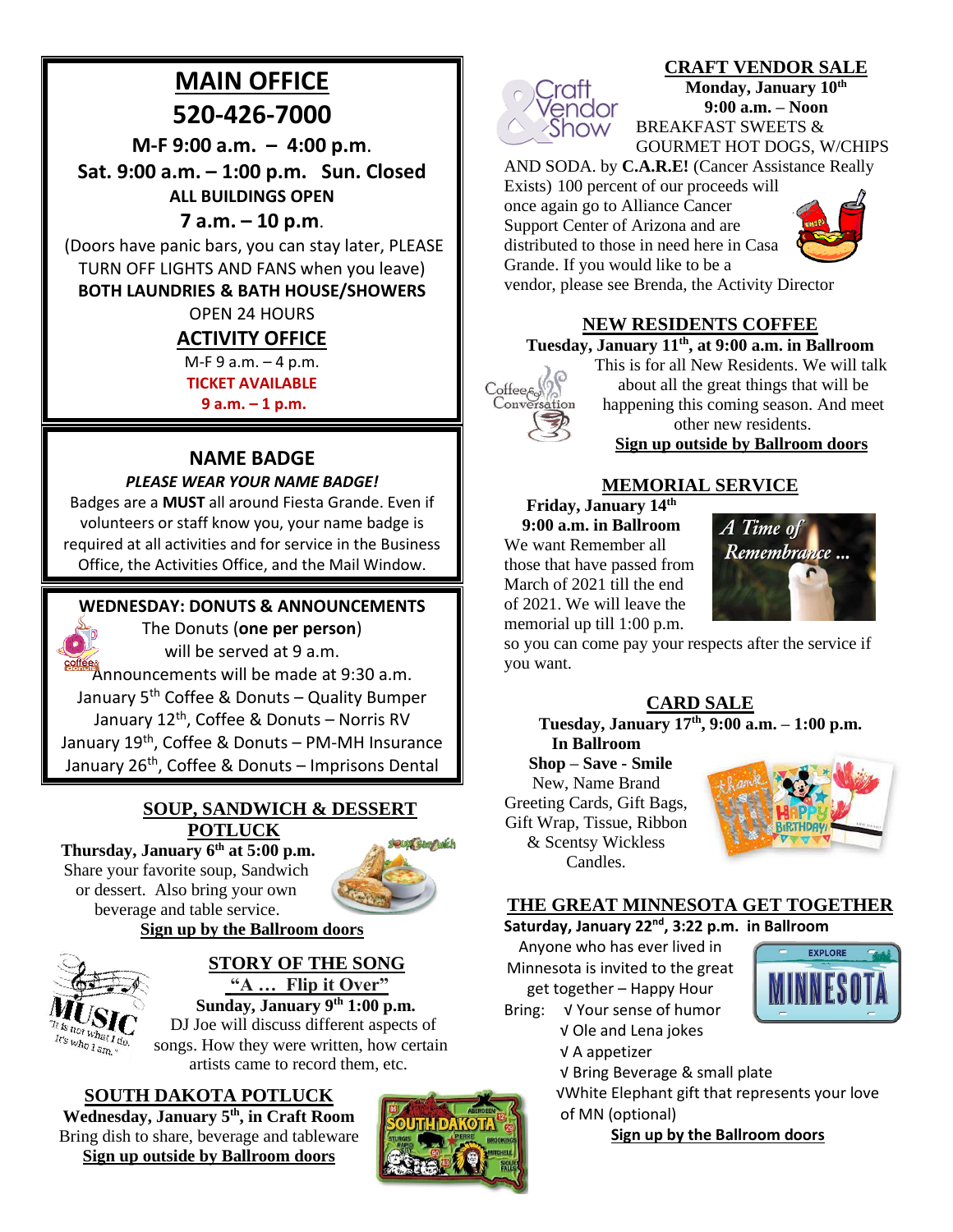## **RED CROSS BLOOD DRIVE**



**Monday, January 24th ,** 

**8:00 a.m. – 1:30 p.m. Ballroom** The need for blood is great! If you are able to give blood, please do so**. To schedule your appointment, call 1-800-RED CROSS (1-800-733-2767) Or visit redcrossblood.org and use** 

#### **sponsor Code: fiestagrande**

#### **RIGHTPATH HEALTH SCREENING**

**RightPath** Now you know. **Tuesday, January 26th in Saguaro/Ocotillo Rooms** 11 Screenings (abdominal ultrasound, &

cardiovascular) for only \$200 Appointment necessary call: 602-254-7130 or 800-770-0240 [www.rightpathscreenings.org](http://www.rightpathscreenings.org/)

## **C.A.R.E./DRAMA DINNER/PLAY**

**Saturday, January 29 th , 5:00 p.m. in Ballroom \$15.00 each Tickets at City Market.** C.A.R.E. and the Drama Club are



co-sponsoring the "Pony Expresso" **Play in 2 Days**. CARE will provide a dinner including Chili, corn bread and desert with lemonade, water or coffee. **Auditions** for the play will be

**Friday January 28th , at La Casa C, from 9 – 11 a.m**.

## **FIESTAGRANDE.ORG CLASS**

**Tuesday 3:00p.m. in Ballroom**  The new Format will be explained, and a tutorial given on how to post on this updated site.

## **BINGO**



# **Wednesdays 7:00 p.m. Ballroom**

Bingo at Fiesta Grande is a closed game you must wear your Fiesta Grande name badge or a registered guest wearing a Fiesta Grande Guest badge to play,

Packets \$5.00. (Please NO bills larger than \$20.00) \* **NO ALCOHOL** - **NO EXCEPTIONS!**

## **BOCCE BALL**

The court is located back by La Casa. Balls and rules are in the plastic container in the Atrium.



**BLOOD PRESURE**

**Wednesday after meeting in Card Room**

**CARD MAKING Friday 10:00 a.m. i**n the **Craft Room** Make 4 handmade Cards for **\$15,** pay at class all supplies included except double tape which is available for \$2



#### **CARD SCHEDULE REMINDERS!**

Check Weekly Activity Update for Card Schedule Show up 5-10 minutes ahead of time.



#### **CORNHOLE**

Boards and bags are located back in La Casa Atrium.

## **DRAMA CLUB**

**Meeting Monday, January 7th 4:00 p.m. in La Casa B March Play Auditions** Tues. Jan 4<sup>th</sup> & Thur. Jan 6<sup>th</sup> 1:00 p.m. - 3:00 p.m. in Saguaro



**Play in 2 days Auditions**  Fri Jan 28th 9:00 a.m. – 11:00 a.m. in La Casa C **Play in 2 days Practice /Performance**  Fri Jan 28<sup>th</sup> 11-5 Sat. Jan 29<sup>th</sup> 9a.m. -9 p.m.



#### **COMMUNITY CHURCH at FIESTA GRANDE**

Worship Service **9:00 a.m. Sunday Prayer Circle Thursday 10:00 a.m.** Saguaro/Ocotillo

#### **FIESTA GRANDE GOLF PROGRAM**

Information in Pool Room Tee Times Sunday 1:30 p.m. 9 Holes Tierra Grande Wednesday 12:20 p.m. 18 Holes Mission Royale Saturday 11:00 a.m. 18 holes Dave White



## **FITNESS CENTER**



To use the equipment, you must fill out the **2021 - 2022** Registration form and have it on file in the Business office. Please wipe down any equipment you use, after each use, with the disinfectant provided for you.

## **FOOD TRUCK - SECRET INGREDIENT**

Wednesdays  $4:00 - 6:00$  p.m. back by La Casa



**GENTLE EXERCISE Monday-Wednesday Friday 9:00 a.m. & 10:00a.m. Saguaro/Ocotillo**

**HORSESHOES WEDNESDAY & SATURDAY 1:00p.m. at Courts**





**KARAOKE: Sundays 6:00 p.m. Ballroom**

# **KNITTING, CROCHETING AND YARN**

**CRAFTS** Thursday 1:00 p.m. in La Casa B